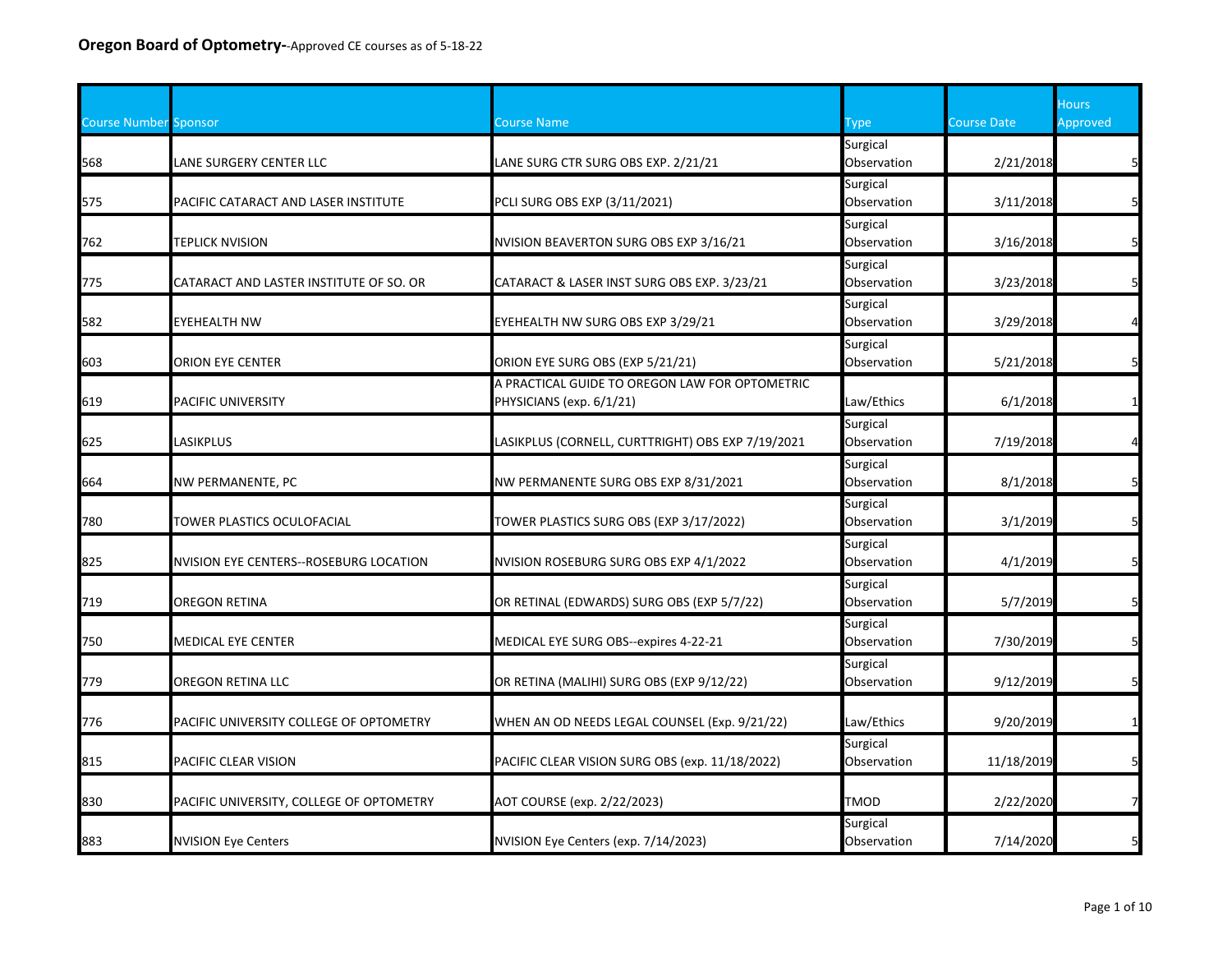| <b>Course Number Sponsor</b> |                                              | Course Name                                                                        | Type                    | <b>Course Date</b> | <b>Hours</b><br>Approved |
|------------------------------|----------------------------------------------|------------------------------------------------------------------------------------|-------------------------|--------------------|--------------------------|
| 881                          | Pacific University, College of Optometry     | Prescription Drug Diversion: Clinical Management and<br>Protection (exp. 8/3/2023) | Law/Ethics              | 8/3/2020           |                          |
| 882                          | OREGON RETINA--STERLING VISION               | EXPANDING ON SCLERAL LENS BASICS                                                   | Other                   | 8/5/2020           | $\mathbf{1}$             |
| 997                          | Hollingshead Eye Center, P.C.                | Hollingshead Eye Center, P.C. (exp. 9/23/23)                                       | Surgical<br>Observation | 9/23/2020          | 5                        |
| 933                          | Oregon Retina, a Division of Sterling Vision | Clinical Observation with Dr. Albert Edwards (exp.<br>11/11/2023)                  | Clinical<br>Observation | 11/11/2020         | 1.5                      |
| 820                          | OREGON PAIN MANAGEMENT COMMISSION            | CHANGING THE CONVERSATION ABOUT PAIN: PAIN CARE IS<br>EVERYONE'S JOB               | Pain Mgmt               | 1/1/2021           | 1.5                      |
| 917                          | Lane Optometric Society                      | A Cranial Nerve-Related Oculomotor Disorder That Is Often<br>Missed                | <b>TMOD</b>             | 1/6/2021           | $\mathbf{1}$             |
| 946                          | OHSU Casey Eye Institute                     | Ophthalmology grand rounds 1-22-21                                                 | TMOD                    | 1/22/2021          | $\mathbf{1}$             |
| 929                          | Northwest Permanente, PC                     | s Cultural Humility a Necessary Optometric Skill?                                  | Culture                 | 2/2/2021           | $\mathbf{1}$             |
| 931                          | Northwest Permanente, PC                     | Northwest Ocular Pathology 2021 Winter Conference                                  | TMOD                    | 2/2/2021           | $\overline{2}$           |
| 923                          | <b>NW Permanente</b>                         | Law and Ethics Discussions                                                         | Law/Ethics              | 2/2/2021           |                          |
| 924                          | Lane Optometric Society                      | Custom Soft Lens Fitting and Design                                                | TMOD                    | 2/3/2021           | $\mathbf{1}$             |
| 947                          | OHSU Casey Eye Institute                     | Ophthalmology grand rounds 2-5-21                                                  | <b>TMOD</b>             | 2/5/2021           | $\mathbf{1}$             |
| 945                          | PMOS                                         | Diabetes: New Testing and Treatment for Retinopathy                                | <b>TMOD</b>             | 2/6/2021           | $\mathbf{1}$             |
| 941                          | PMOS                                         | IPL in the Optometric Practice                                                     | TMOD                    | 2/6/2021           | $\mathbf 1$              |
| 942                          | PMOS                                         | OCT: when to watch, when to treat, when to refer                                   | <b>TMOD</b>             | 2/6/2021           |                          |
| 943                          | <b>PMOS</b>                                  | Pupils: When to Worry                                                              | TMOD                    | 2/6/2021           |                          |
| 944                          | PMOS                                         | The high-risk cataract patient                                                     | <b>TMOD</b>             | 2/6/2021           | $\mathbf{1}$             |
| 928                          | Portland Metro Optometric Society            | Eyelid Malposition and Consequences for the Eye                                    | TMOD                    | 2/6/2021           | $\mathbf{1}$             |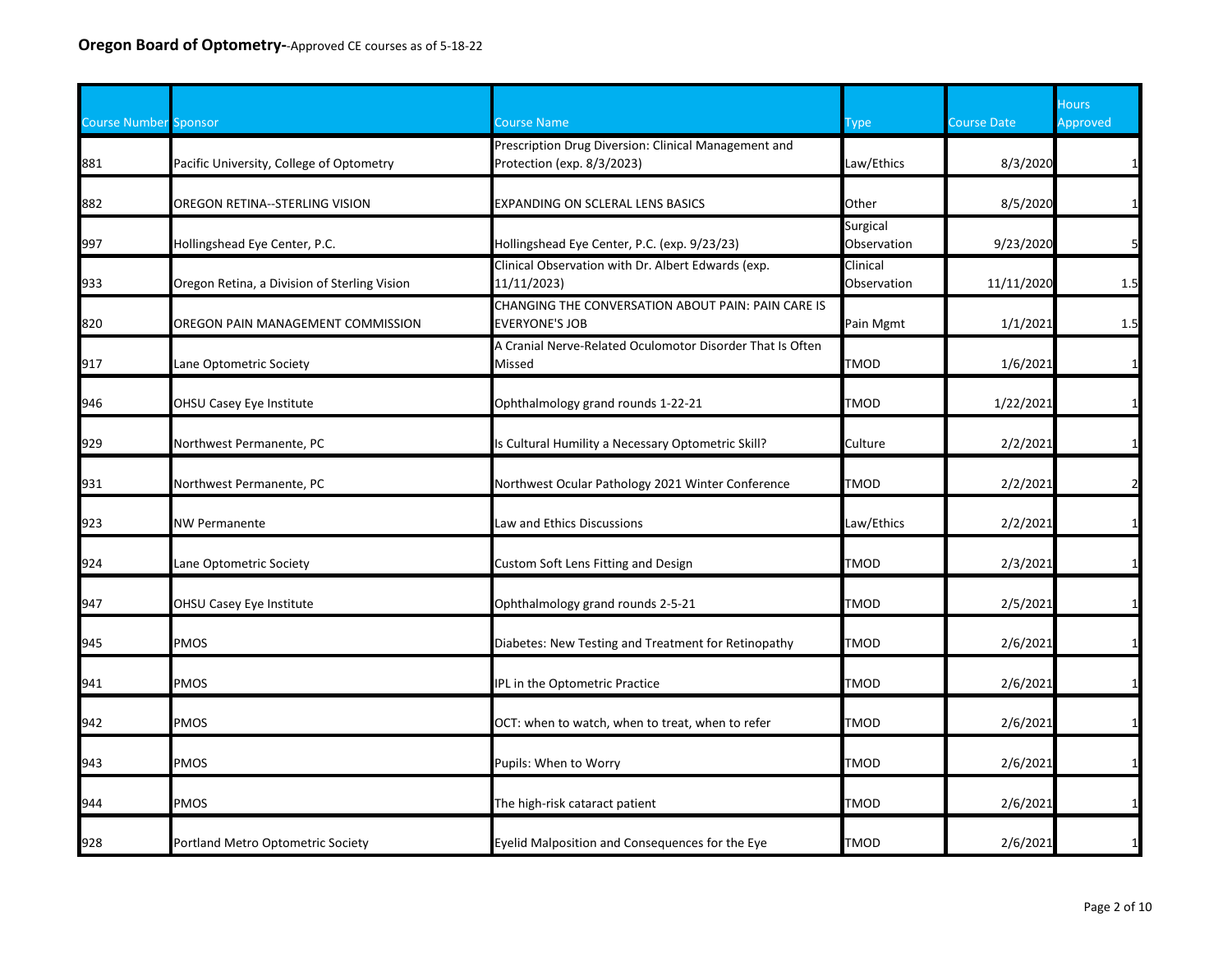| <b>Course Number Sponsor</b> |                                                  | Course Name                                                                                                        | <b>Type</b>             | <b>Course Date</b> | <b>Hours</b><br>Approved |
|------------------------------|--------------------------------------------------|--------------------------------------------------------------------------------------------------------------------|-------------------------|--------------------|--------------------------|
| 950                          | OHSU Casey Eye Institute                         | Ophthalmology grand rounds 2-12-21                                                                                 | <b>TMOD</b>             | 2/12/2021          |                          |
| 914                          | Oregon Optometric Physicians Association         | Cultural Competency in Optometry (exp. 12/31/2021)                                                                 | Culture                 | 2/12/2021          |                          |
| 913                          | Oregon Optometric Physicians Association         | Optometry Law Review 2021                                                                                          | Law/Ethics              | 2/12/2021          |                          |
| 930                          | Pacific University, College of Optometry         | Discrimination, and Healthcare Provision in Black and Latinx<br>Communities                                        | Culture                 | 2/17/2021          |                          |
| 948                          | OHSU Casey Eye Institute                         | Ophthalmology grand rounds 2-19-21                                                                                 | <b>TMOD</b>             | 2/19/2021          |                          |
| 935                          | Northwest Permanente, PC                         | 2021 SCPMG Virtual Optometry Symposium - How to Better<br>Diagnose Glaucoma                                        | <b>TMOD</b>             | 2/20/2021          |                          |
| 937                          | Northwest Permanente, PC                         | 2021 SCPMG Virtual Optometry Symposium - How to Better<br>Manage Glaucoma                                          | <b>TMOD</b>             | 2/20/2021          |                          |
| 936                          | Northwest Permanente, PC                         | 2021 SCPMG Virtual Optometry Symposium - Interactive<br>Ocular Disease Grand Rounds                                | <b>TMOD</b>             | 2/20/2021          |                          |
| 939                          | Northwest Permanente, PC                         | 2021 SCPMG Virtual Optometry Symposium - My Favorite<br>Cases                                                      | <b>TMOD</b>             | 2/21/2021          |                          |
| 938                          | Northwest Permanente, PC                         | 2021 SCPMG Virtual Optometry Symposium - Neuro-<br>Ophthalmology                                                   | <b>TMOD</b>             | 2/21/2021          |                          |
| 934                          | Northwest Permanente, PC                         | 2021 SCPMG Virtual Optometry Symposium - Steering Clear of<br>Malpractice                                          | <b>Ethics</b>           | 2/21/2021          |                          |
| 932                          | Pacific University, College of Optometry         | "Inoculation for Racism" A Historical background of The<br>Diaspora and Racial Improprieties on African Americans. | Culture                 | 2/24/2021          |                          |
| 952                          | Portland VA Medical Center                       | More Than Meets the Eye: Central Disorders of Visual<br>Function                                                   | <b>TMOD</b>             | 2/25/2021          |                          |
| 949                          | OHSU Casey Eye Institute                         | Ophthalmology grand rounds 2-26-21                                                                                 | <b>TMOD</b>             | 2/26/2021          |                          |
| 926                          | Eye Surgery Center; Cataract and Laser Institute | Cataract and Laser Institute (exp. 3/23/24)                                                                        | Surgical<br>Observation | 3/1/2021           |                          |
| 951                          | ane Optometric Society                           | Multimedia Imaging Case Reports                                                                                    | <b>TMOD</b>             | 3/3/2021           |                          |
| 959                          | OHSU Casey Eye Institute                         | Ophthalmology grand rounds                                                                                         | <b>TMOD</b>             | 3/5/2021           |                          |
| 927                          | PCLI                                             | Live Clinical and Surgical Observation (PCLI Portland and<br>Tualatin) exp 3/11/2024                               | Surgical<br>Observation | 3/11/2021          |                          |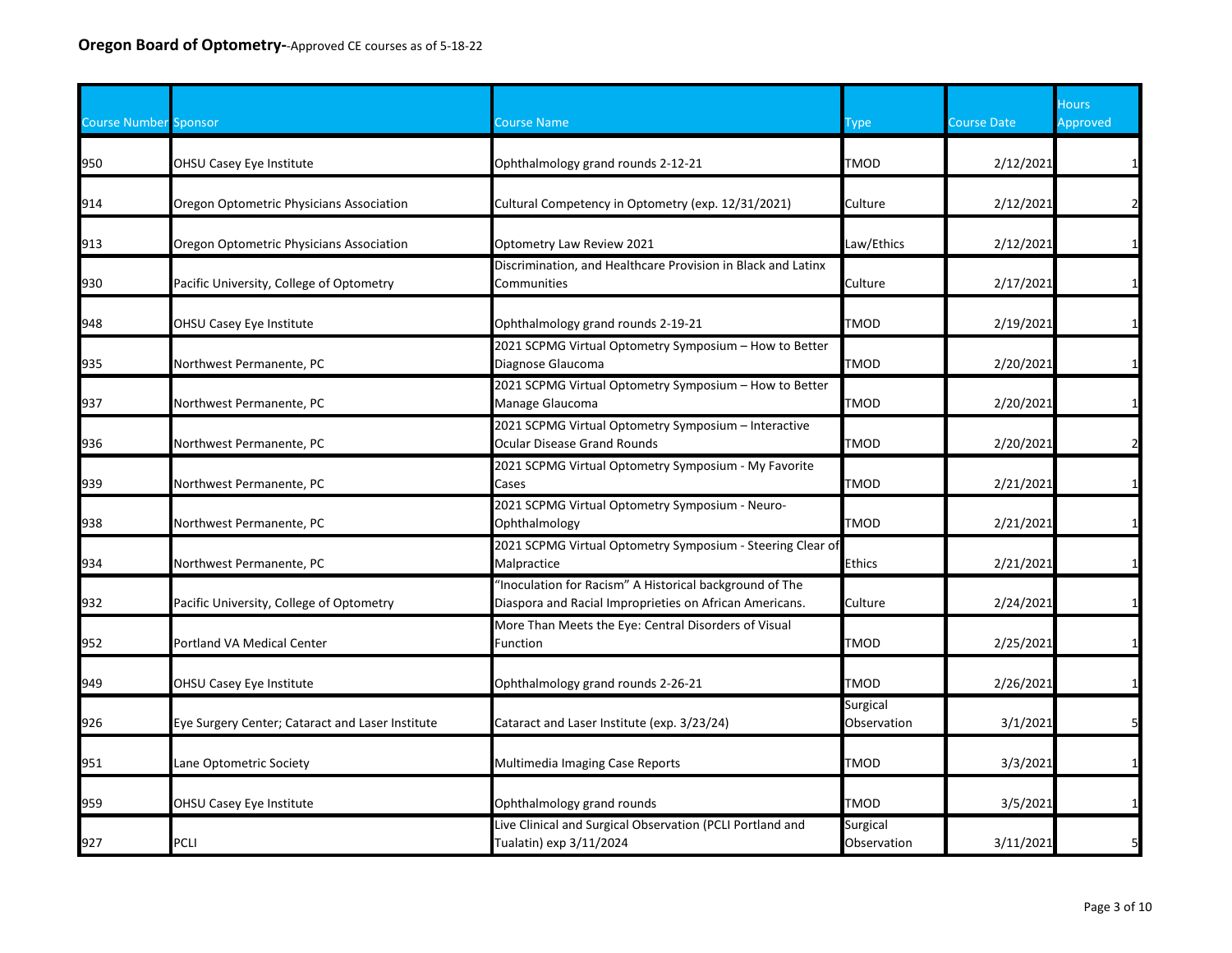| <b>Course Number Sponsor</b> |                                              | Course Name                                                                                                                                                                                                       | Type                    | <b>Course Date</b> | <b>Hours</b><br>Approved |
|------------------------------|----------------------------------------------|-------------------------------------------------------------------------------------------------------------------------------------------------------------------------------------------------------------------|-------------------------|--------------------|--------------------------|
| 960                          | OHSU Casey Eye Institute                     | Ophthalmology grand rounds                                                                                                                                                                                        | TMOD                    | 3/12/2021          |                          |
| 940                          | Oregon Retina, a Division of Sterling Vision | Multimodal Imaging Case Reports                                                                                                                                                                                   | TMOD                    | 3/15/2021          |                          |
| 954                          | Pacific University, College of Optometry     | "Inoculation for Racism" A Historical background of The<br>Diaspora and Racial Improprieties on African Americans                                                                                                 | Culture                 | 3/15/2021          |                          |
| 955                          | Pacific University, College of Optometry     | Case-Based Ethics: From Selling Sight to Malingering to<br>Practice Management (exp. 3/17/24)                                                                                                                     | <b>Ethics</b>           | 3/15/2021          | $1\overline{ }$          |
| 953                          | Pacific University, College of Optometry     | How Did We Get Here?: A Discussion on Medical Mistrust,<br>Discrimination, and Healthcare Provision in Black and Latinx<br>Communities Name and degree of instructor(s): Breanne<br>McGhee OD, MEd, (exp. 3/7/24) | Culture                 | 3/15/2021          |                          |
| 925                          | NVision Beaverton                            | Teplick Custom Vision Beaverton (exp. 3/16/24)                                                                                                                                                                    | Surgical<br>Observation | 3/16/2021          |                          |
| 961                          | OHSU Casey Eye Institute                     | Ophthalmology grand rounds                                                                                                                                                                                        | Culture                 | 3/26/2021          |                          |
| 1010                         | Big Island Ophthalmic Education Conference   | Retinal White Dot Syndromes                                                                                                                                                                                       | TMOD                    | 3/27/2021          | 1                        |
| 1009                         | Big Island Ophthalmic Education Conference   | Optic Nerve Variations, Anomalies and Diseases                                                                                                                                                                    | TMOD                    | 3/27/2021          | $\mathbf{1}$             |
| 1008                         | Big Island Ophthalmic Education Conference   | <b>Optical Coherence Tomography Basics</b>                                                                                                                                                                        | TMOD                    | 3/27/2021          | $1\overline{ }$          |
| 1011                         | Big Island Ophthalmic Education Conference   | Visual Fields: The Fundamentals                                                                                                                                                                                   | TMOD                    | 3/27/2021          | $1\overline{ }$          |
| 957                          | Medical Eye Center                           | Medical Eye Center (exp. 3/29/24)                                                                                                                                                                                 | Surgical<br>Observation | 3/29/2021          | 4                        |
| 958                          | Oregon Retina, a Division of Sterling Vision | Diabetic Retinopathy                                                                                                                                                                                              | TMOD                    | 4/5/2021           | 1.5                      |
| 962                          | ane Optometric Society                       | <b>Pupil Lecture</b>                                                                                                                                                                                              | TMOD                    | 4/7/2021           |                          |
| 963                          | OHSU Casey Eye Institute                     | Ophthalmology grand rounds                                                                                                                                                                                        | TMOD                    | 4/9/2021           | $\mathbf{1}$             |
| 970                          | New Mexico Optometric Association            | Healthcare What's Happening and How Will it Affect My<br>Practice                                                                                                                                                 | Other                   | 4/10/2021          | $\mathbf{1}$             |
| 974                          | <b>New Mexico Optometric Association</b>     | Lids and Lashes on the Cutting Edge                                                                                                                                                                               | TMOD                    | 4/10/2021          | $\overline{2}$           |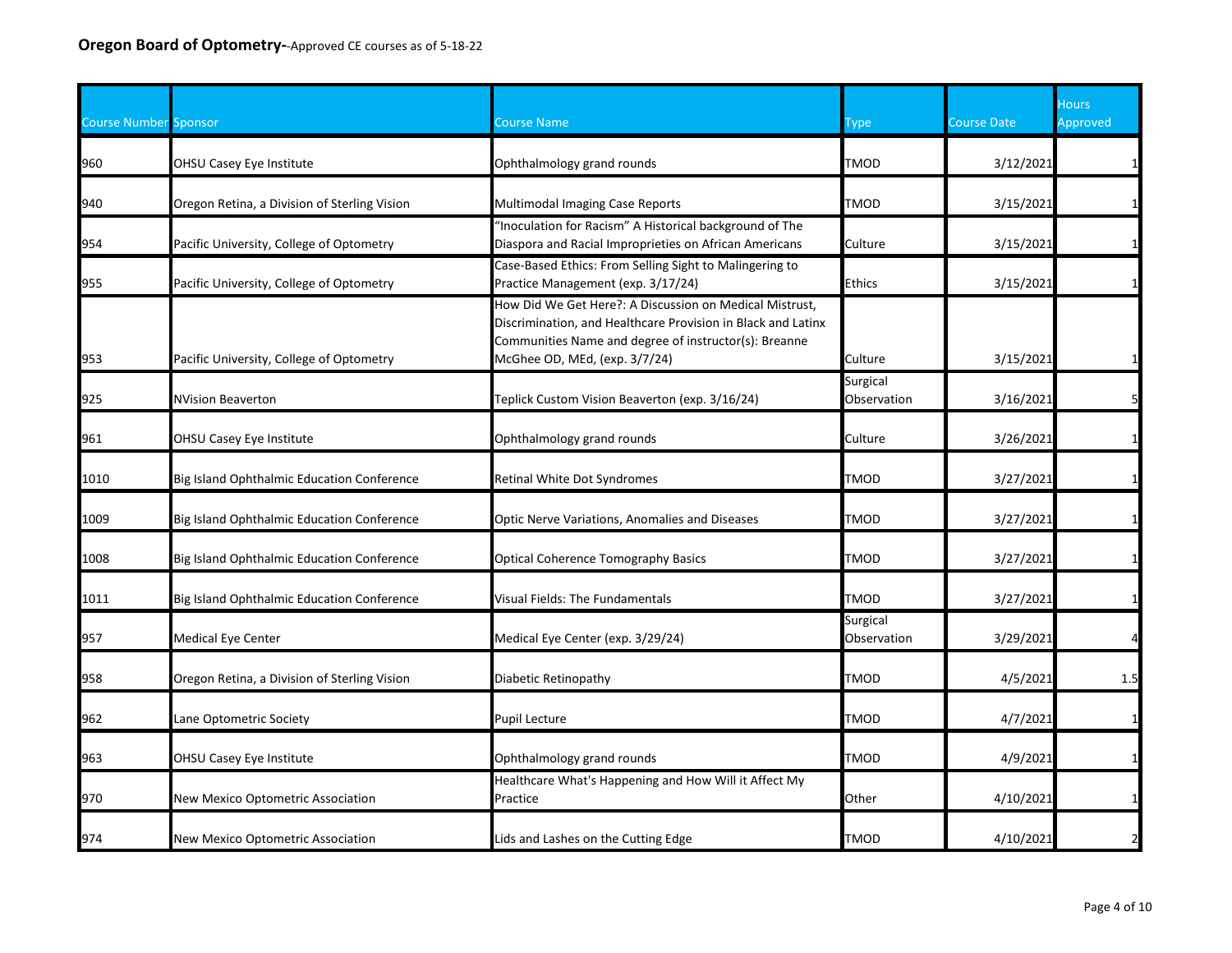| <b>Course Number Sponsor</b> |                                          | Course Name                                                                                         | Type                    | <b>Course Date</b> | <b>Hours</b><br>Approved |
|------------------------------|------------------------------------------|-----------------------------------------------------------------------------------------------------|-------------------------|--------------------|--------------------------|
| 973                          | <b>New Mexico Optometric Association</b> | Neuroimaging 101 for the Optometric Physician                                                       | Other                   | 4/10/2021          |                          |
| 969                          | New Mexico Optometric Association        | Shooting Pearls: SLT, LPI, YAG Capsulotomy                                                          | TMOD                    | 4/10/2021          |                          |
| 977                          | new Mexico Optometric Association        | The ABC's of Omega-3's for Dry Eye and More                                                         | TMOD                    | 4/10/2021          |                          |
| 956                          | Northwest Permanente, PC                 | Herpes Zoster Ophthalmicus (HZO)                                                                    | TMOD                    | 4/13/2021          | $\mathbf 1$              |
| 964                          | OHSU Casey Eye Institute                 | Ophthalmology grand rounds                                                                          | TMOD                    | 4/16/2021          |                          |
| 999                          | American Board of Optometry              | ABO Neuro-Ophthalmic Disorders CAP/ C. Hines                                                        | <b>TMOD</b>             | 4/17/2021          | $\overline{\mathbf{3}}$  |
| 979                          | New Mexico Optometric Association        | Anti-infective Agents - Making the Right Choice                                                     | <b>TMOD</b>             | 5/2/2021           | $\overline{2}$           |
| 980                          | New Mexico Optometric Association        | Pain Management in the Era of Opioid Abuse                                                          | TMOD                    | 5/2/2021           | $\overline{2}$           |
| 976                          | New Mexico Optometric Association        | Secondary Glaucomas                                                                                 | TMOD                    | 5/2/2021           |                          |
| 996                          | Lane Optometric Society                  | <b>Retinal Imaging</b>                                                                              | TMOD                    | 5/5/2021           |                          |
| 966                          | NW Eye Laser and Surgery Institute       | NW Eye Laser and Surgery Institute (exp 5-6-24)                                                     | Surgical<br>Observation | 5/6/2021           | 5 <sup>1</sup>           |
| 985                          | OHSU Casey Eye Institute                 | Ophthalmology grand rounds                                                                          | TMOD                    | 5/7/2021           | $\mathbf{1}$             |
| 965                          | Pacific University, College of Optometry | Selling Sight: The Ethical Implications of Treating Eyecare as a<br>Market Commodity (exp. 5/15/24) | Law/Ethics              | 5/15/2021          |                          |
| 987                          | Indigo Education, LLC                    | Airborne Pathogens Certification                                                                    | Other                   | 5/21/2021          | 3                        |
| 986                          | OHSU Casey Eye Institute                 | Ophthalmology grand rounds                                                                          | TMOD                    | 5/21/2021          | $\mathbf{1}$             |
| 990                          | OHSU Casey Eye Institute                 | Ophthalmology grand rounds                                                                          | TMOD                    | 5/21/2021          |                          |
| 978                          | New Mexico Optometric Association        | Diabetes Treatment and Management                                                                   | TMOD                    | 5/23/2021          | $\overline{2}$           |
| 981                          | new Mexico Optometric Association        | Macula: Refer or Relax                                                                              | <b>TMOD</b>             | 5/23/2021          | $\overline{2}$           |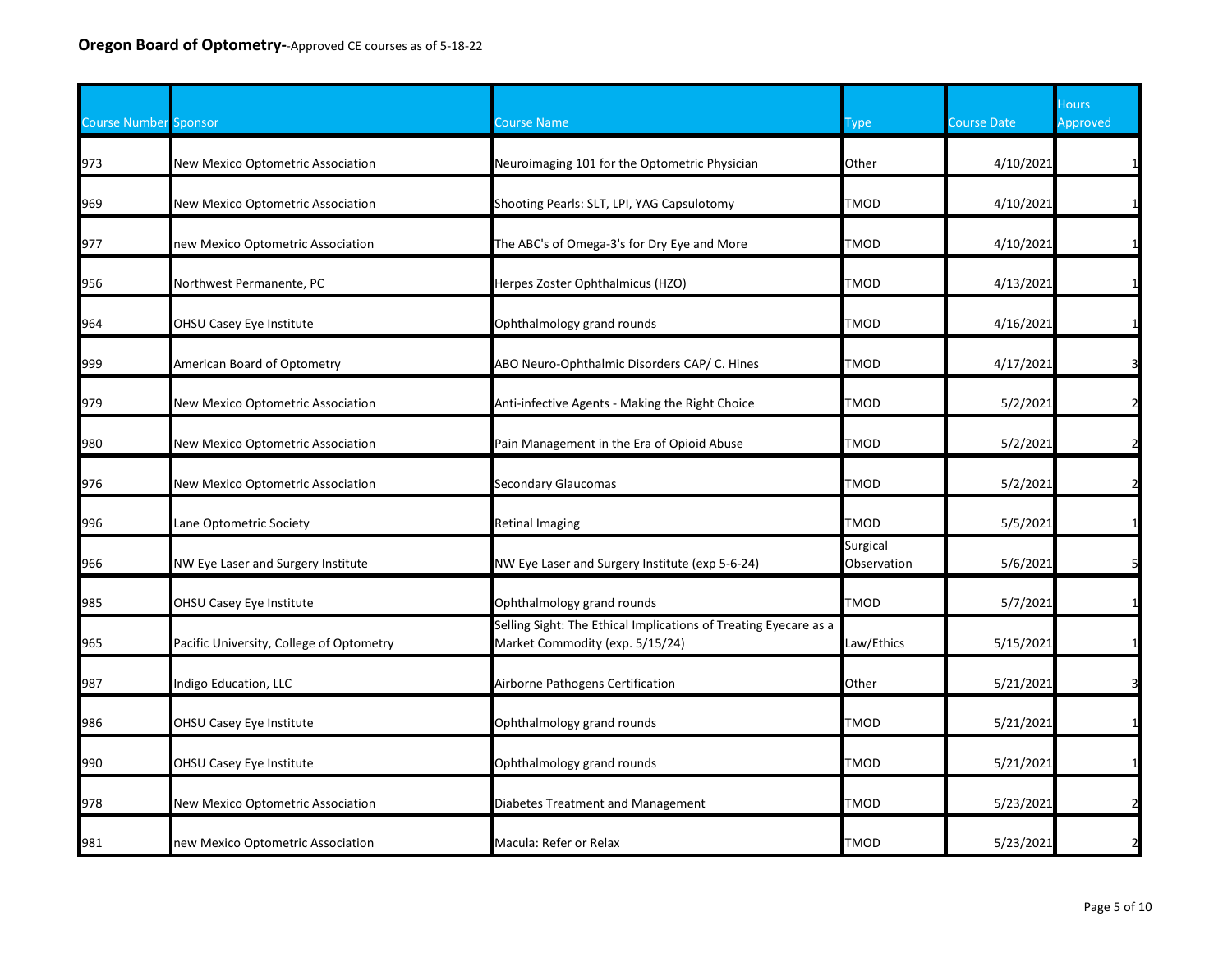| <b>Course Number Sponsor</b> |                                              | Course Name                                                                | Type                    | <b>Course Date</b> | <b>Hours</b><br><b>Approved</b> |
|------------------------------|----------------------------------------------|----------------------------------------------------------------------------|-------------------------|--------------------|---------------------------------|
| 972                          | New Mexico Optometric Association            | Retina: Refer or Relax                                                     | <b>TMOD</b>             | 5/23/2021          | $\overline{2}$                  |
| 975                          | New Mexico Optometric Association            | Special Topics in Clinical Medicine 2021                                   | <b>TMOD</b>             | 5/23/2021          | $\overline{2}$                  |
| 971                          | Northwest Permanente                         | Multifocal Experiences with KPNW                                           | <b>TMOD</b>             | 6/1/2021           | $\mathbf{1}$                    |
| 1012                         | Pacific University                           | A Practical Guide to Oregon Law for Optometric Physicians<br>(exp. 6/1/24) | Law/Ethics              | 6/1/2021           | $\mathbf{1}$                    |
| 991                          | Oregon Retina, a division of Sterling Vision | <b>Vitreous Opacities</b>                                                  | TMOD                    | 7/5/2021           | $\mathbf{1}$                    |
| 1064                         | OHSU Casey Eye Institute                     | Ophthalmology grand rounds 07-23-21                                        | <b>TMOD</b>             | 7/23/2021          | $\mathbf{1}$                    |
| 989                          | Oregon Optometric Physicians Association     | Diabetic Retinopathy                                                       | <b>TMOD</b>             | 7/24/2021          | $\mathbf{1}$                    |
| 992                          | Oregon Optometric Physicians Association     | Vitreoretinal Diseases                                                     | <b>TMOD</b>             | 7/24/2021          | $\mathbf{1}$                    |
| 982                          | Pacific Clear Vision Institute               | Cataract Astigmatism (exp. 12/31/21)                                       | TMOD                    | 8/1/2021           |                                 |
| 988                          | Pacific Clear Vision Institute               | Laser Cataract Surgery                                                     | <b>TMOD</b>             | 8/1/2021           |                                 |
| 993                          | PCLI                                         | YAG Laser for Floaters                                                     | TMOD                    | 8/5/2021           | $\mathbf{1}$                    |
| 995                          | Verum Research, LLC                          | <b>Emerging Treatments for Macular Disease</b>                             | TMOD                    | 8/12/2021          | $\mathbf{1}$                    |
| 1056                         | OHSU Casey Eye Institute                     | Ophthalmology grand rounds 8/13/21                                         | <b>TMOD</b>             | 8/13/2021          | $\mathbf{1}$                    |
| 984                          | Oregon Optometric Physicians Association     | Advanced Ocular Therapy Injections Lab                                     | <b>TMOD</b>             | 8/15/2021          | $\overline{7}$                  |
| 1004                         | American Board of Optometry                  | ABO CAP Glaucoma / Refractive and Cataract Surgery                         | TMOD                    | 8/30/2021          | $\overline{\mathbf{3}}$         |
| 994                          | Lane Optometric Society                      | <b>Practical Pediatrics: Case Reports</b>                                  | TMOD                    | 9/1/2021           | $\mathbf{1}$                    |
| 1000                         | LasikPlus                                    | LasikPlus (exp. 9/14/2024)                                                 | Surgical<br>Observation | 9/14/2021          | 5 <sub>l</sub>                  |
| 1001                         | <b>TLC Laser Eye Centers</b>                 | TLC Laser Eye Centers (exp. 9/14/24)                                       | Surgical<br>Observation | 9/14/2021          | 5                               |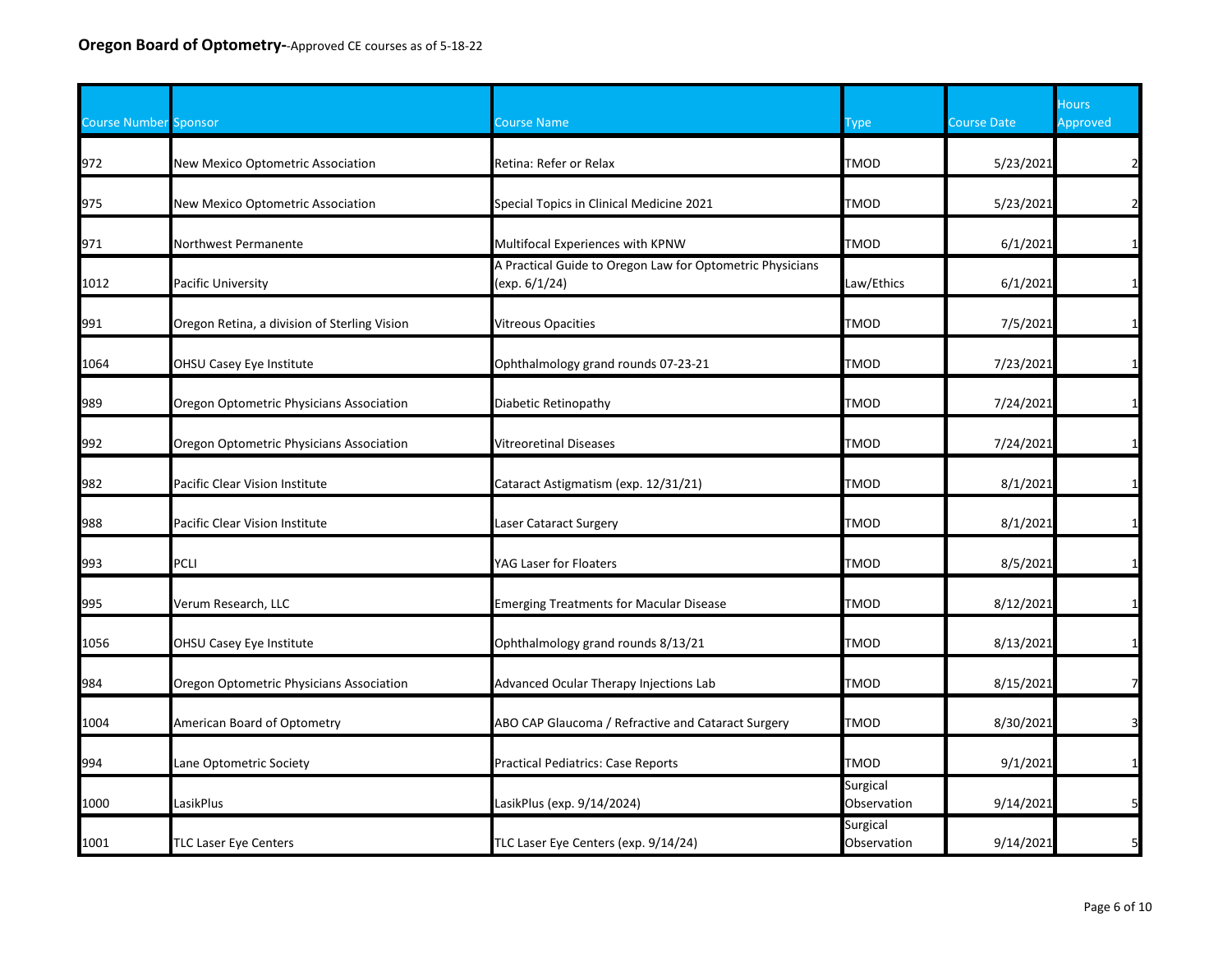| <b>Course Number Sponsor</b> |                             | <b>Course Name</b>                                                                        | Type                    | <b>Course Date</b> | <b>Hours</b><br>Approved |
|------------------------------|-----------------------------|-------------------------------------------------------------------------------------------|-------------------------|--------------------|--------------------------|
| 1060                         | OHSU Casey Eye Institute    | Ophthalmology grand rounds 09-17-21                                                       | <b>TMOD</b>             | 9/17/2021          | $\mathbf{1}$             |
| 1007                         | egacy Devers Eye Institute  | Thorny Issues in Ophthalmology                                                            | TMOD                    | 9/24/2021          | 2.5                      |
| 1055                         | OHSU Casey Eye Institute    | Ophthalmology grand rounds 10/1/21                                                        | TMOD                    | 10/1/2021          |                          |
| 1003                         | Northwest Permanente        | Myopia Control in Children                                                                | TMOD                    | 10/5/2021          | $\mathbf{1}$             |
| 1002                         | Lane Optometric Society     | <b>Current Treatment Paradigms of Glaucoma</b>                                            | TMOD                    | 10/6/2021          | $\mathbf{1}$             |
| 1006                         | Oregon Board of Optometry   | Optometry Law Review 2021 (exp 12/31/2021)                                                | Law/Ethics              | 11/9/2021          | $\mathbf{1}$             |
| 1005                         | Lane Optometric Society     | Evaluation and Management of Fuch's Corneal Dystrophy                                     | TMOD                    | 11/10/2021         | $\mathbf{1}$             |
| 1014                         | Northwest Permanente        | NW Permanente--Surgical Observation Center (exp.<br>11/10/2024)                           | Surgical<br>Observation | 11/10/2021         | 5                        |
| 1051                         | OHSU Casey Eye Institute    | Ophthalmology grand rounds 12/3/21                                                        | <b>TMOD</b>             | 12/3/2021          | $\mathbf{1}$             |
| 1013                         | Northwest Permanente        | Optometry and Occupational Therapy for Management of<br><b>Binocular Vision Disorders</b> | TMOD                    | 12/7/2021          |                          |
| 1022                         | American Board of Optometry | Contact Lens Continuous Assessment Program (CAP)                                          | TMOD                    | 12/30/2021         | 2.5                      |
| 788                          | <b>NBEO</b>                 | OREGON LAW EXAM                                                                           | Law/Ethics              | 1/1/2022           | $\mathbf{1}$             |
| 816                          | ОВО                         | Journal Publication                                                                       | <b>TMOD</b>             | 1/1/2022           | $\mathbf{1}$             |
| 420                          | OREGON BOARD OF OPTOMETRY   | OREGON LAW EXAM (NBEO)                                                                    | Law/Ethics              | 1/1/2022           | $\mathbf{1}$             |
| 401                          | OREGON BOARD OF OPTOMETRY   | OREGON OPTOMETRY BOARD MEETING ATTENDANCE                                                 | Law/Ethics              | 1/1/2022           |                          |
| 1031                         | Pacific University          | Prescription Drug Diversion Clinical Management and<br>Protection (exp. 1/10/25)          | Pain Mgmt               | 1/10/2022          | $\mathbf{1}$             |
| 1016                         | Lane Optometric Society     | <b>Oculoplastics Review</b>                                                               | <b>TMOD</b>             | 1/12/2022          | $\mathbf{1}$             |
| 1057                         | OHSU Casey Eye Institute    | Ophthalmology grand rounds 1/14/22                                                        | TMOD                    | 1/14/2022          | $\mathbf{1}$             |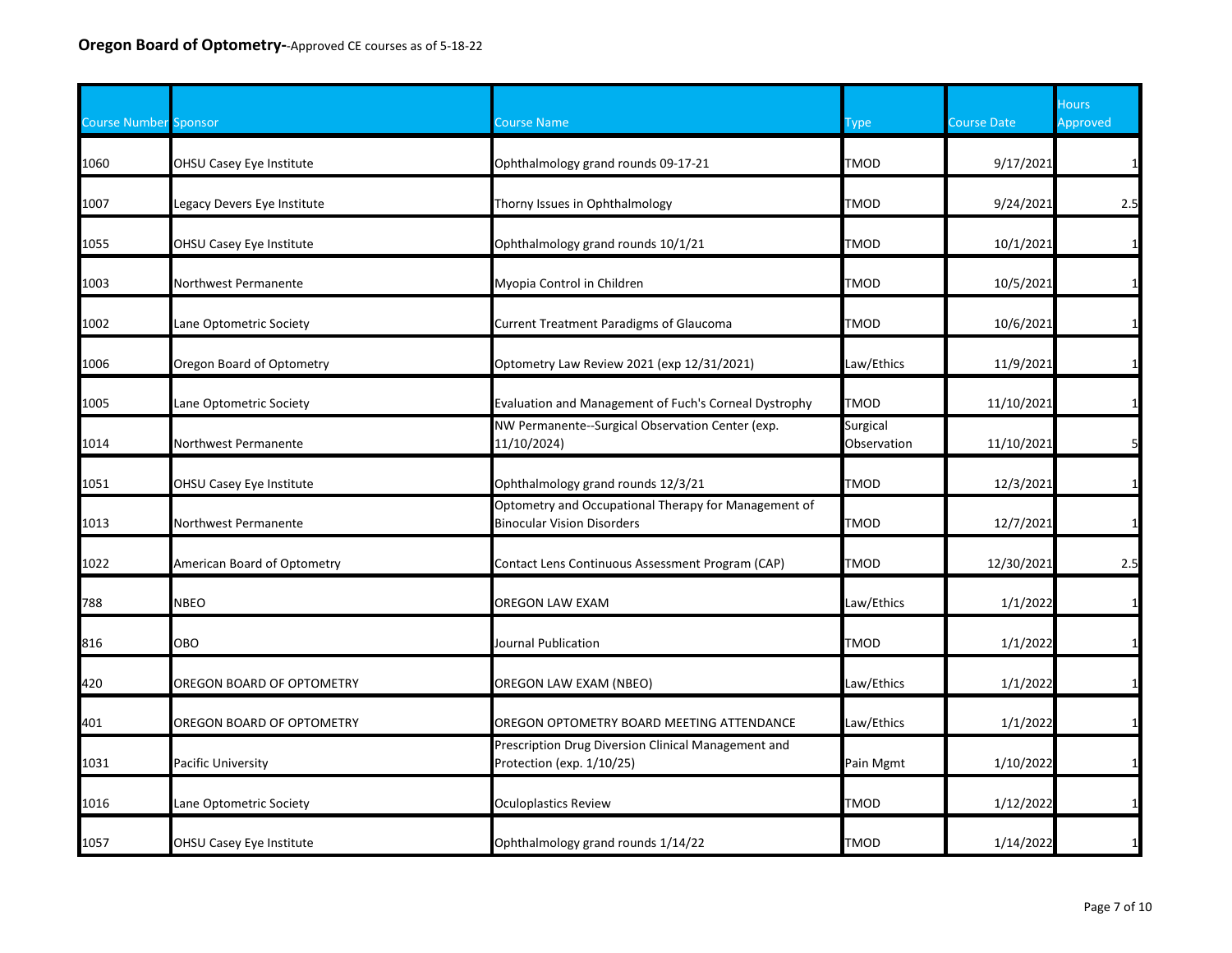| <b>Course Number Sponsor</b> |                                          | Course Name                                                                            | Type        | <b>Course Date</b> | <b>Hours</b><br>Approved |
|------------------------------|------------------------------------------|----------------------------------------------------------------------------------------|-------------|--------------------|--------------------------|
| 1067                         | American Board of Optometry              | Systemic Health CAP Assessment (exp. 1/15/25)                                          | <b>TMOD</b> | 1/15/2022          | 2.5                      |
| 1015                         | Northwest Permanente                     | Lightning SLT Topics and COAST Trial                                                   | TMOD        | 1/27/2022          | $\mathbf{1}$             |
| 1017                         | Northwest Permanente                     | OCT in Glaucoma Diagnosis and Management                                               | TMOD        | 2/1/2022           | $\overline{2}$           |
| 1018                         | Northwest Permanente                     | Pediatrics Made Easy: Tips for Pediatric Eye Exams and<br>Prescribing                  | TMOD        | 2/1/2022           | $\mathbf{1}$             |
| 1021                         | Lane Optometric Society                  | Uveitis Case Series                                                                    | TMOD        | 2/2/2022           | $\mathbf{1}$             |
| 1019                         | Oregon Optometric Physicians Association | Ethics and Law in Oregon Optometry: Practitioner<br>Considerations                     | Law/Ethics  | 2/18/2022          | $\mathbf{1}$             |
| 1052                         | OHSU Casey Eye Institute                 | Ophthalmology grand rounds 2/25/22                                                     | <b>TMOD</b> | 2/25/2022          | $\mathbf{1}$             |
| 1023                         | Retina Consultants                       | An Update on Treatments for Retinal Diseases                                           | TMOD        | 3/2/2022           | $\mathbf{1}$             |
| 1068                         | OHSU Casey Eye Institute                 | Ophthalmology grand rounds 03.04.2022                                                  | TMOD        | 3/4/2022           | $\mathbf{1}$             |
| 1024                         | PMOS                                     | Lasers, Lenses & Drugs - Things to Know When Talking to<br>Your Presbyopic Patients    | TMOD        | 3/12/2022          |                          |
| 1027                         | <b>PMOS</b>                              | ODs - Don't Let Your Patients Grow up to be Myopes                                     | <b>TMOD</b> | 3/12/2022          | $\mathbf{1}$             |
| 1026                         | PMOS                                     | Practical Guide to Low Vision Rehabilitation in the Primary Eye<br><b>Care Setting</b> | TMOD        | 3/12/2022          | $\mathbf{1}$             |
| 1025                         | PMOS                                     | Update on Pediatric Care for the Primary Care Optometrist                              | TMOD        | 3/12/2022          | $\mathbf{2}$             |
| 1028                         | PMOS                                     | When the Vessels Tell the Story. OCT Angiography in<br>Optometric Practice             | <b>TMOD</b> | 3/12/2022          | $\mathbf{1}$             |
| 1053                         | OHSU Casey Eye Institute                 | Ophthalmology grand rounds 3/18/22                                                     | TMOD        | 3/18/2022          | $\mathbf{1}$             |
| 1054                         | OHSU Casey Eye Institute                 | Ophthalmology grand rounds 3/25/22                                                     | Culture     | 3/25/2022          | $\mathbf{1}$             |
| 1063                         | OHSU Casey Eye Institute                 | Ophthalmology grand rounds 4/8/22                                                      | Culture     | 4/8/2022           | $\mathbf{1}$             |
| 1037                         | <b>Sterling Vision</b>                   | Ophthalmology Update (exp. 4/13/23)                                                    | <b>TMOD</b> | 4/13/2022          | $\mathbf{1}$             |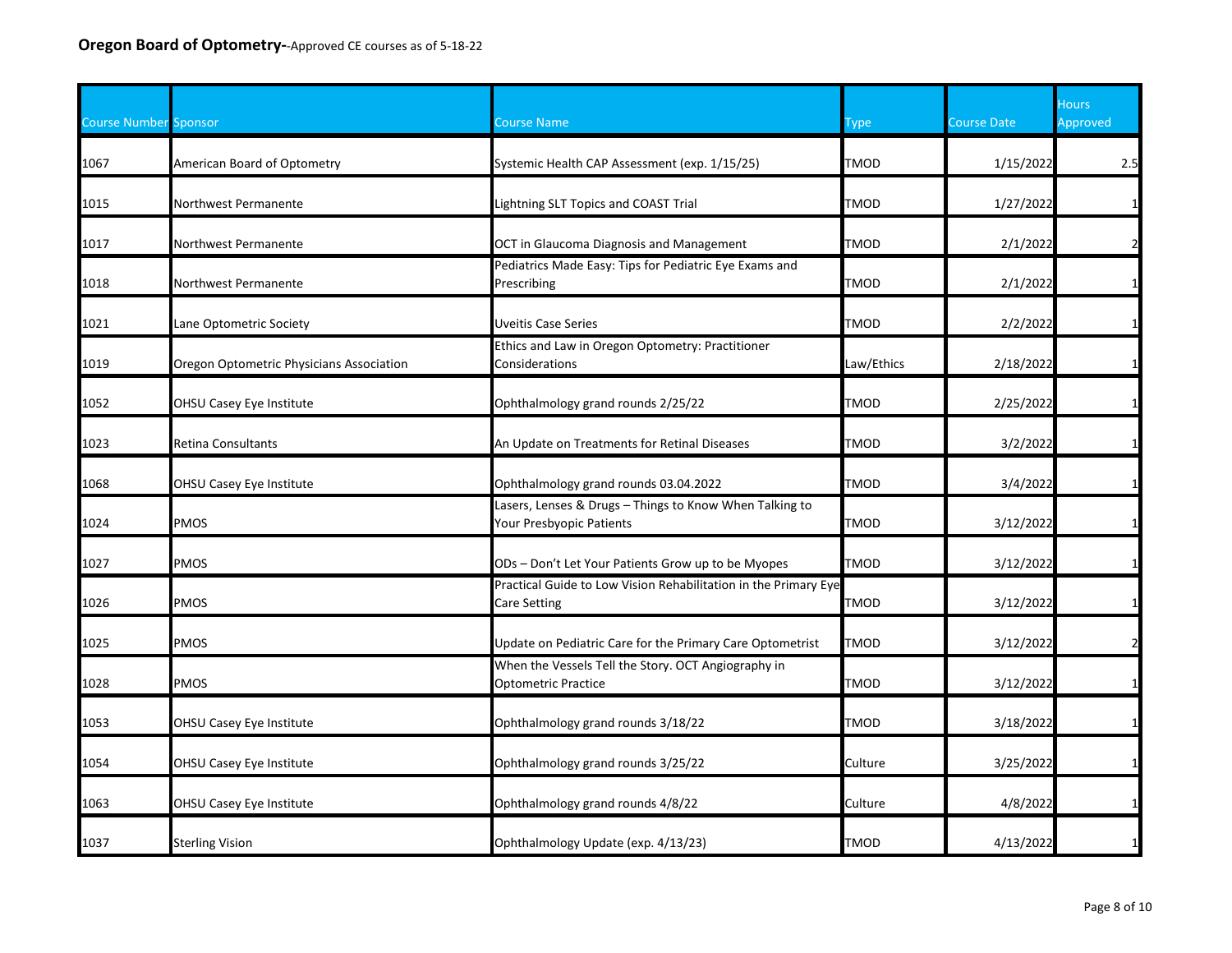| <b>Course Number Sponsor</b> |                                                         | Course Name                                                                           | ype         | <b>Course Date</b> | Hours<br>Approved |
|------------------------------|---------------------------------------------------------|---------------------------------------------------------------------------------------|-------------|--------------------|-------------------|
| 1061                         | OHSU Casey Eye Institute                                | Ophthalmology grand rounds 04-15-22                                                   | <b>TMOD</b> | 4/15/2022          |                   |
| 1033                         | Pacific University                                      | The Use of Drugs in Addressing Ocular Pain and Discomfort<br>(exp. 3/31/2025)         | Pain Mgmt   | 4/15/2022          |                   |
| 1062                         | OHSU Casey Eye Institute                                | Ophthalmology grand rounds 04-22-22                                                   | <b>TMOD</b> | 4/22/2022          |                   |
| 1029                         | Gabby Marshall, OD                                      | Treating Dysautonomia and Subsequent Visual Disorders with<br>Optometric Phototherapy | <b>TMOD</b> | 4/23/2022          | $\mathcal{P}$     |
| 1032                         | Pacific ClearVision Institute                           | KCN Management (exp. 3/31/2023)                                                       | <b>TMOD</b> | 4/23/2022          |                   |
| 1047                         | Oregon Optometric Physicians Association                | Ethics and Law in Oregon Optometry: Practitioner<br>Considerations                    | Law/Ethics  | 5/10/2022          |                   |
| 1036                         | Optometric Physicians of Washington/SW Eye<br>Symposium | Ehlers-Danlos and the Eye                                                             | <b>TMOD</b> | 5/14/2022          |                   |
| 1038                         | Optometric Physicians of Washington/SW Eye<br>Symposium | Evaluation and Management of Eyelid Neoplasms                                         | <b>TMOD</b> | 5/14/2022          |                   |
| 1039                         | Optometric Physicians of Washington/SW Eye<br>Symposium | Think Outside the Eye                                                                 | <b>TMOD</b> | 5/14/2022          |                   |
| 1050                         | Optometric Physicians of Washington/SW Eye<br>Symposium | <b>Traction Maculopathies</b>                                                         | <b>TMOD</b> | 5/14/2022          |                   |
| 1066                         | American Board of Optometry                             | Anterior Segment 1 CAP Assessment (exp. 5/15/2025)                                    | <b>TMOD</b> | 5/15/2022          | 2.5               |
| 1049                         | Allison Jarstad, DO                                     | Updates in Keratoconus Management                                                     | TMOD        | 5/20/2022          |                   |
| 1040                         | Pacific ClearVision Institute, PC                       | MIGS - CCH                                                                            | <b>TMOD</b> | 5/25/2022          |                   |
| 1059                         | Northwest Permanente                                    | s Cultural Competency a Necessary Optometric Skill?                                   | Culture     | 6/7/2022           |                   |
| 1058                         | Medical Eye Center                                      | ight Adjustable Lenses                                                                | <b>TMOD</b> | 6/16/2022          |                   |
| 1042                         | Oregon Optometric Physicians Association                | Clinical Potpourri - Off-Label Meds with Clinical Optometric<br>mplications           | <b>TMOD</b> | 7/15/2022          |                   |
| 1046                         | Oregon Optometric Physicians Association                | Dabbling in the Occult Retinal Diseases                                               | <b>TMOD</b> | 7/16/2022          | $1\overline{ }$   |
| 1048                         | Oregon Optometric Physicians Association                | Go With the Flow An OCT Angiography Primer                                            | <b>TMOD</b> | 7/16/2022          |                   |